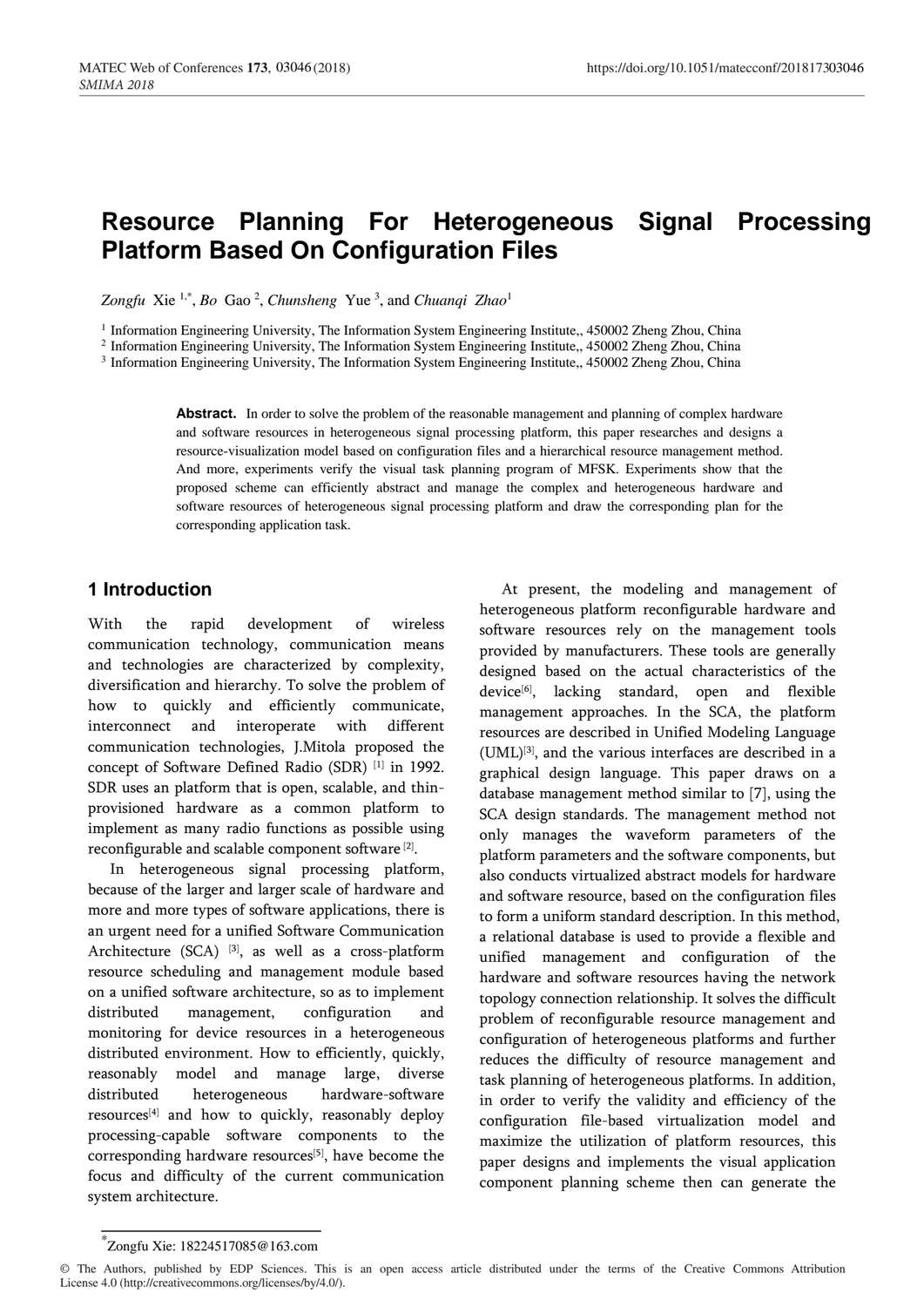description files of resource management and waveform component planning.

### **2 Resource Model**

The resources of Heterogeneous signal processing platform include hardware resources and software resources. Hardware resources include chassis, boards, processors, switching units, etc; Software resources include components with waveform capabilities [8] , application-related software, software packages, communication protocols , etc.



**Figure 1.** The Classification Diagram of Platform Resources

With referencing the standard of SCA, this paper uses a unified and standardized resource description file to abstract the heterogeneous platform resources , represented through a tree structure. In terms of functions and attributes, this paper divides platform resources into four parts, as shown in Figure 1, : platform hardware, platform software, hardware attributes and software attributes. The hierarchy of the tree is described hierarchically using a 16-bit binary number. The coding of hardware and software use the principle of "3,3,3,4,3" .

### **2.1. Hardware resource model**

The hardware resource model of heterogeneous signal processing platform describes hardware devices, constituting the heterogeneous platform, equipment affiliation, connection, etc., which constitute composition of the hardware. Each node of the hardware stores the attributes of the hardware devices described by the node for providing standardized, open hardware and software attributes. In this paper, the hardware resources of heterogeneous signal processing platform are abstracted to four parts, board, platform and network platform and correspondingly encoded.

Board and the connection between the board form a platform; multiple platforms and the connection between the platform form a network platform system. And each level has a corresponding configuration file description. In the configuration file, hardware structure and properties of hardware resources

provide a unified and standardized expression of devices. For example, the hardware structure of the board includes the board plug, the socket, the processor, the exchange unit, the communication node, and the bus connection in the board. The attributes of board hardware include board hardware's name, number, physical properties and so on.

### **2.2 Software resource model**

The software resource model of heterogeneous signal processing platform describes the relevant components of the application tasks and the corresponding attribute definitions. According to the basic idea of SDR, platform application tasks can be composed of software components, software packages, platform applications and component model descriptions.

Software components are described by the port and the parameters. The ports of components generally contain input, output ports, control ports, etc; component parameters are set according to the needs of the application. The software component's attribute parameters are descriptions of the software components' capabilities. Software component properties include name, encoding, data type, processing method and so on. After the abstraction of software resource is completed, it is modeled based on the profile and will generate a software-component description file.

Software packages, that containing a list of components, firmware containers and source code engineering, are the function realization of components. The firmware container contains the lists of container port, the lists of direct-connection component and the lists of connections between containers; the source project contains a list of component files. The package's attribute parameter is a description of the package's performance. Package attributes include name, encoding, operating system, programming language, and more. After the package resource abstraction is completed, it is modeled based on the profile and will generate a package description file.

Platform applications consist of software components, components' connections, processors and others. The processor contains lists of related processes. Platform applications' attributes include name, code, domain name, platform number, board number, priority, transmission mode and so on. After platform application resources are abstracted, they are modeled based on configuration files and will generate platform application description files.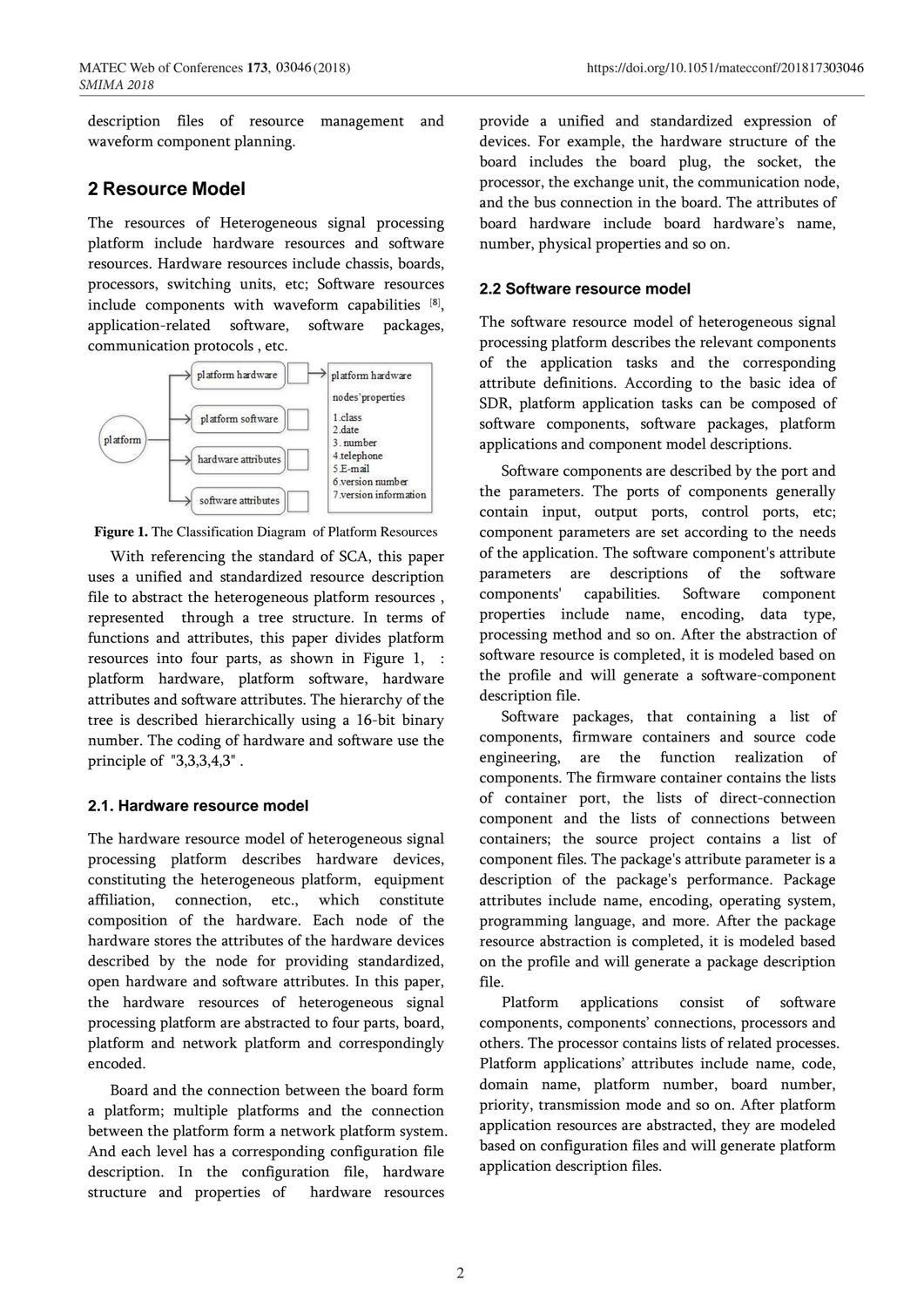# **3 The resource management of heterogeneous signal processing platform**

The resource models effectively abstract the platform's heterogeneous resources for virtualization. According to the characteristics of distributed heterogeneous resources, a management scheme based on domain segmentation and grading is proposed. In order to efficiently and flexibly configure resources, a visual development management model based on lightweight-SQLite relational database is adopted to achieve a efficient management on the distributed heterogeneous resources.

#### **3.1Hierarchical abstract management**

The platform application mode belongs to a complicated system in which networked multidomain, multi-platform, multi-device and multiapplication software concurrently running. The types of resources consumed by each application in the system are complex and diverse. In addition, because of the networked working mode and as the topology structure changes or a certain type of equipment changes from an available state to an unavailable state, the available resource information of the system also changes dynamically. This requires a fine and accurate control command to bring about the efficient management and flexible configuration of all types of boards, platforms, network platform resources.

Aiming at complex and layered platform resources, this paper designs a domain and hierarchical resource management model as shown in Figure 2.





The model includes client, system domain manager, domain manager, platform manager, device manager, master / slave manager and so on, which can

efficiently and flexibly configure and manage complex, heterogeneous platform resources in a hierarchical structure.

#### **3.2. Resources' store and recall based on relational datdabase**

In order to more efficient management and design for sub-domain and hierarchical management of platform resources, this paper designed and implemented, based on the relational database, visualized resource management as shown in Figure 3.



**Figure 3.** The Relational Database

The management steps of relational database are as follows:

(1) By relational database analyzing the configuration file of hardware and software resources in the platform, the corresponding database tables are generated in batches and stored in the database.

(2) And then associate with the resource table through a specific field to achieve the associated query. And, modify , delete the corresponding database table or table fields to modify the platform hardware and software resources.

(3) Read out the hardware and software resources from the database to the visual interface. Configure and modify the resources so as to realize the visual assembly, deployment and management of the hardware and software resources.

(4) Generate the script information of hardware device and the description file of resource planning.

(5) The platform manager parses the corresponding configuration file, so as to realize the development of application tasks in the heterogeneous signal processing platform.

### **4. Experiments**

In order to verify the efficiency of resource abstraction and management of heterogeneous signal processing platform proposed in this paper, the experiment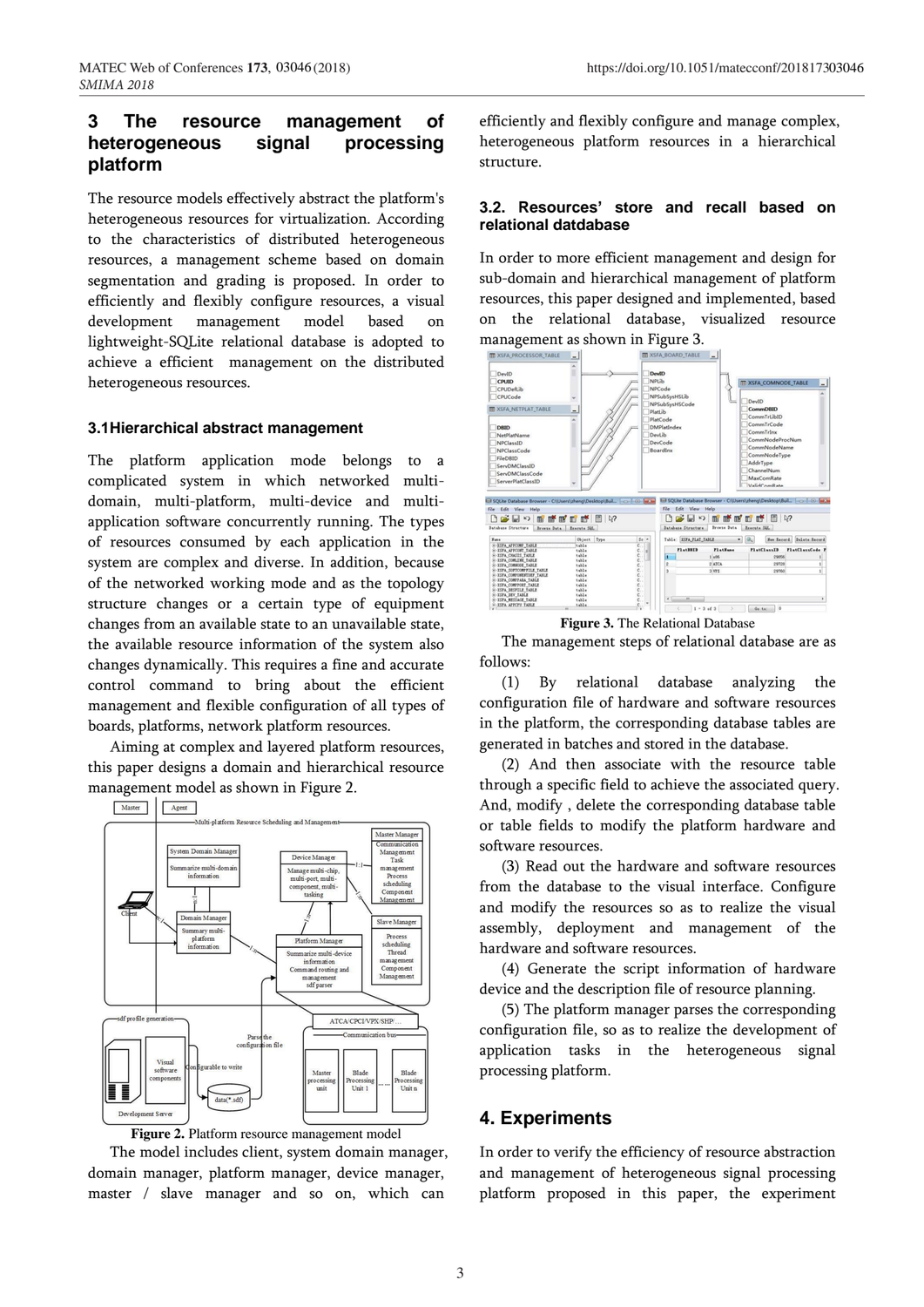visualizes and generates the corresponding resources profile for a heterogeneous signal processing platform composed of one X86 platform, ATCA platform and VPX platform and the application task of MFSK.

### **4.1. The examples of the resource management**

In this paper, according to the characteristics of hierarchical heterogeneous signal processing platform, A tree structure is used to achieve a unified and standardized definition and description of the heterogeneous resources.



**Figure 4.** The tree of network platform resource

The visual management of heterogeneous signal processing platform is shown in Figure 4. There is a domain in the figure. The domain has three platforms, including ATCA platform consists of three boards. In addition, in order to facilitate the description of the hierarchical platform, this paper uses a lightweight-SQLite database to describe the resources. At last, read the corresponding fields from the database and generate the hardware configuration File.

In addition, in order to realize the function of the platform's signal processing and verify the validity of the configuration file of the hardware resource, the experiment is conducted by taking the setup and planning of MFSK as an example. According to the definition of software radio, the application tasks can be divided into a file-reading component, a resampling component, an MFSK demodulation component and a file-saving component. Based on the principle of software resource abstraction proposed in this paper, an application assembly view as shown in Fig.6 is established. At last, which provides resources for the planning and testing of application tasks, the map of the application assembly is saved into the lightweight-SQLite database.

### **4.2 Task planning test**

After the application's assembly and development are completed, a reasonable mapping will be established between each component and different processors. And the configuration files are formatted. Finally the task is loaded and tested.

In the experiment, this paper uses the visual planning view as shown in Figure 7, to plan the components by using a combination of manual experience and automatic deployment solution.

|            | <b>NETPLAT Name</b> |                      |             |                                  |                                  |           |                |    |
|------------|---------------------|----------------------|-------------|----------------------------------|----------------------------------|-----------|----------------|----|
|            | <b>XD</b>           | <b>First College</b> | <b>X86</b>  |                                  | X86 Main Control Intel Core T 13 |           | 1              | 15 |
|            | XD                  | <b>First College</b> | <b>ATCA</b> | Calculator-blade                 | Dual-Core In 14                  |           | $\overline{2}$ | 16 |
| ъ          | XD                  | <b>First College</b> | <b>ATCA</b> | <b>Carrier Board</b>             | <b>HPC8247</b>                   | <b>15</b> | ×              | 17 |
|            | <b>XD</b>           | <b>First College</b> | <b>VPX</b>  | <b>VPX Main Control HPC8536E</b> |                                  | 18        | l3             | 21 |
| $\epsilon$ |                     |                      |             | n                                |                                  |           |                |    |

**Figure 7.** The components planning of MFSK

The reconfigurable task planning program in chapter 4 is used to plan MFSK components. Plan the file-reading components to Calculator-blade processor; plan the resampling component to the carrier board ; plan the MFSK demodulation components to the DSP board processor; plan the file storage components to the processor of the carrier board. Finally, store the planning's results of the application components into the database. The planning results are shown in Table 1:

Table 1. The results of MFSK components' planning

| Component                   | Planning location |  |  |
|-----------------------------|-------------------|--|--|
| File-reading component      | Calculator-blade  |  |  |
| Resampling component        | Carrier board     |  |  |
| <b>MFSK</b><br>demodulation |                   |  |  |
| component                   | <b>DSP</b>        |  |  |
| File-saving component       | Carrier board     |  |  |

Using the visual development tools, the experiment generates the corresponding configuration files, based on the basic information of the platform and application components planning. Finally, resolve the corresponding configuration file in the operating environment and load each package onto the appropriate processor.



**Figure 6.** The application assembly diagram of MFSK

The experimental results show that the task planning of the distributed heterogeneous platform, based on configuration file, is a reliable and effective solution and can flexibly implement the development and planning of applications.